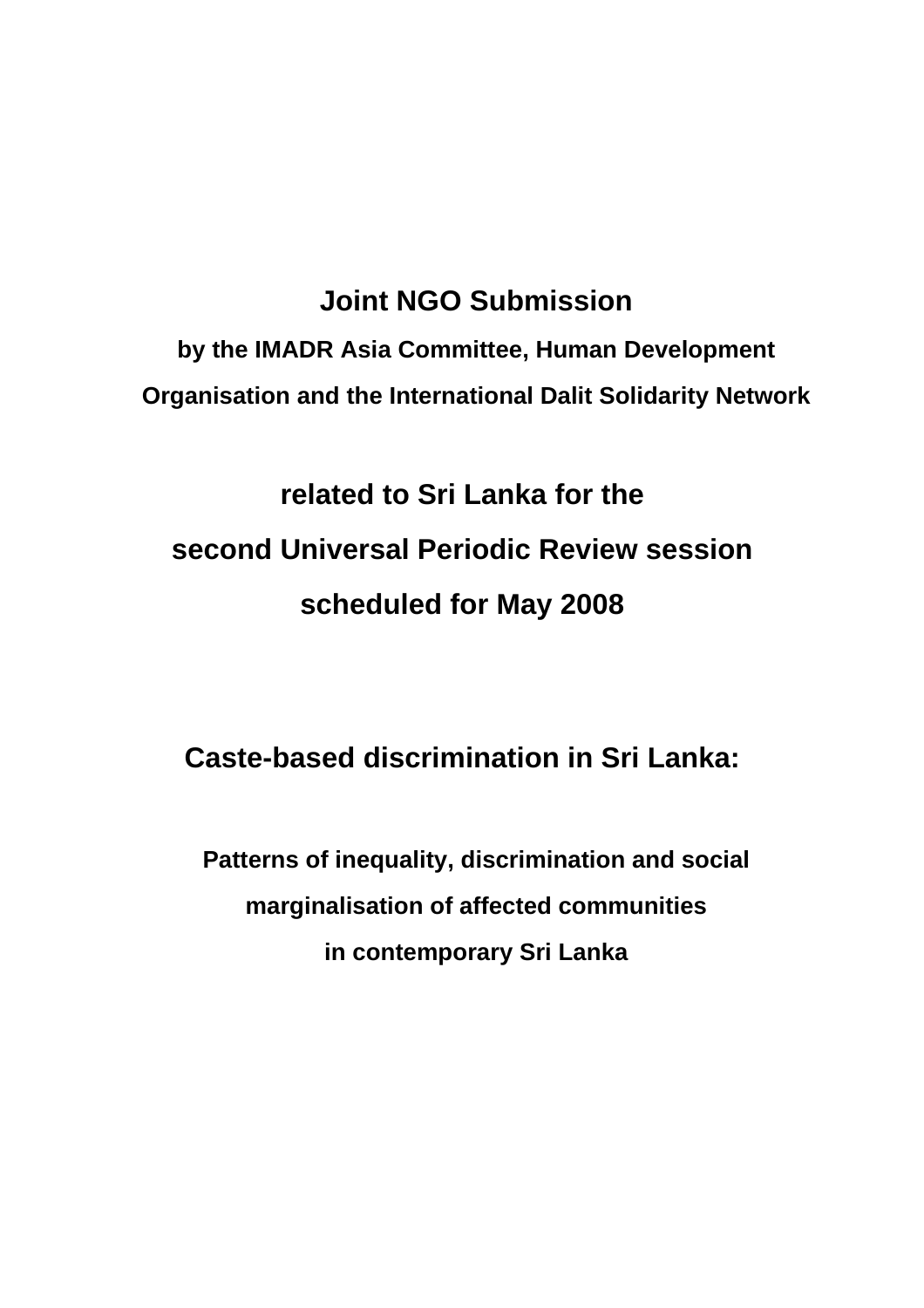## **Caste-based discrimination in Sri Lanka**

#### **Introduction**

In this submission IMADR Asia Committee<sup>i</sup>, HDO<sup>ii</sup> and IDSN<sup>iii</sup> provide alternative information about how caste-based discrimination is a serious human rights problem in contemporary Sri Lanka impacting the lives of the Sinhala, Sri Lankan Tamil, Indian Tamil and other ethnic and religious groups. There is no accurate information about the number of people affected by caste-based discrimination in Sri Lanka since a caste category is not included in any official data bases, including population censuses and surveys on poverty and living standards. However, on the basis of limited information available, it is estimated that 20-30% of the country's population appears to be affected by caste-based discrimination of one kind or another (Silva et al, 2007). The official UN terminology for this is "discrimination based on work and descent"<sup>iv</sup>, which is a form of discrimination that is being increasingly acknowledged as a human rights problem subjecting approximately 260 million persons worldwide to inhuman treatment, in particular in South Asia, including Sri Lanka.

Two important initiatives have increased the knowledge and awareness about the existence of such a problem: 1) A new study documenting the various forms of work, descent and caste-based discrimination in Sri Lanka (Caste-based Discrimination in Sri Lanka: Research Project on Caste Based Discrimination in South Asia, Indian Institute of Dalit Studies 2007)<sup>v</sup> and 2) a comprehensive study on discrimination based on work and descent undertaken by two Special Rapporteurs from the former UN Sub-Commission on the Promotion and Protection of Human Rights. These initiatives will form the basis for the information contained in this submission, including the draft UN Principles and Guidelines on the Effective Elimination of Discrimination based on Work and Descent (hereafter "draft P & G on work and descent") prepared pursuant to Sub-Commission resolution 2006/14<sup>vi</sup> which may serve as a general framework to prevent caste-based discrimination in caste-affected countries, including Sri Lanka. Under sections 2-3 and 5-7 stipulated in the General Guidelines for the Preparation of Information under the Universal Periodic Review, IMADR Asia Committee, IDSN and HDO present the following recommendations to the Government of Sri Lanka on how it can effectively address work, descent and caste-based discrimination to promote and protect those affected by this form of discrimination:

- In section 2 IMADR Asia Committee, HDO and IDSN raise concern over the legal and normative framework in Sri Lanka which do not sufficiently address work, descent and caste-based discrimination and call for adequate legal reform and state policies
- In section 3 concerning the implementation of Sri Lanka's national and international human rights obligations, the Government of Sri Lanka is urged to enforce special measures to prevent existing patterns of social exclusion based on work and descent practiced in contemporary Sri Lanka
- In section 5 IMADR Asia Committee, HDO and IDSN call for the implementation of special measures to protect and promote the rights of affected communities
- In section 6 it is recommended that the draft P&G on work and descent should be used as a general framework for fighting caste-based discrimination in Sri Lanka in accordance with international human rights standards
- In section 7 IMADR Asia Committee, HDO and IDSN propose various initiatives for technical assistance

#### **Caste-based discrimination in contemporary Sri Lanka in the context of civil war**

In Sri Lanka work, descent and caste-based discrimination is not as severe as in the neighbouring country India. Nor is the term Dalit – often referred to as the "downtrodden people" of India – used as a means of self identification or as a descriptive label adopted by analysts or political actors. But despite the fact that explicit caste discrimination seems to have gradually diminished for the most part in Sri Lanka, new research documents that there are continuing pockets of outcaste populations in diverse places such as Mahaiyawa in Kandy, Wilgoda in Kurunegala and IDP camps in Jaffna peninsula which affect these groups as an effect of the civil war and Tsunami (Silva et al, 2007).<sup>vii</sup> The relative significance of certain depressed caste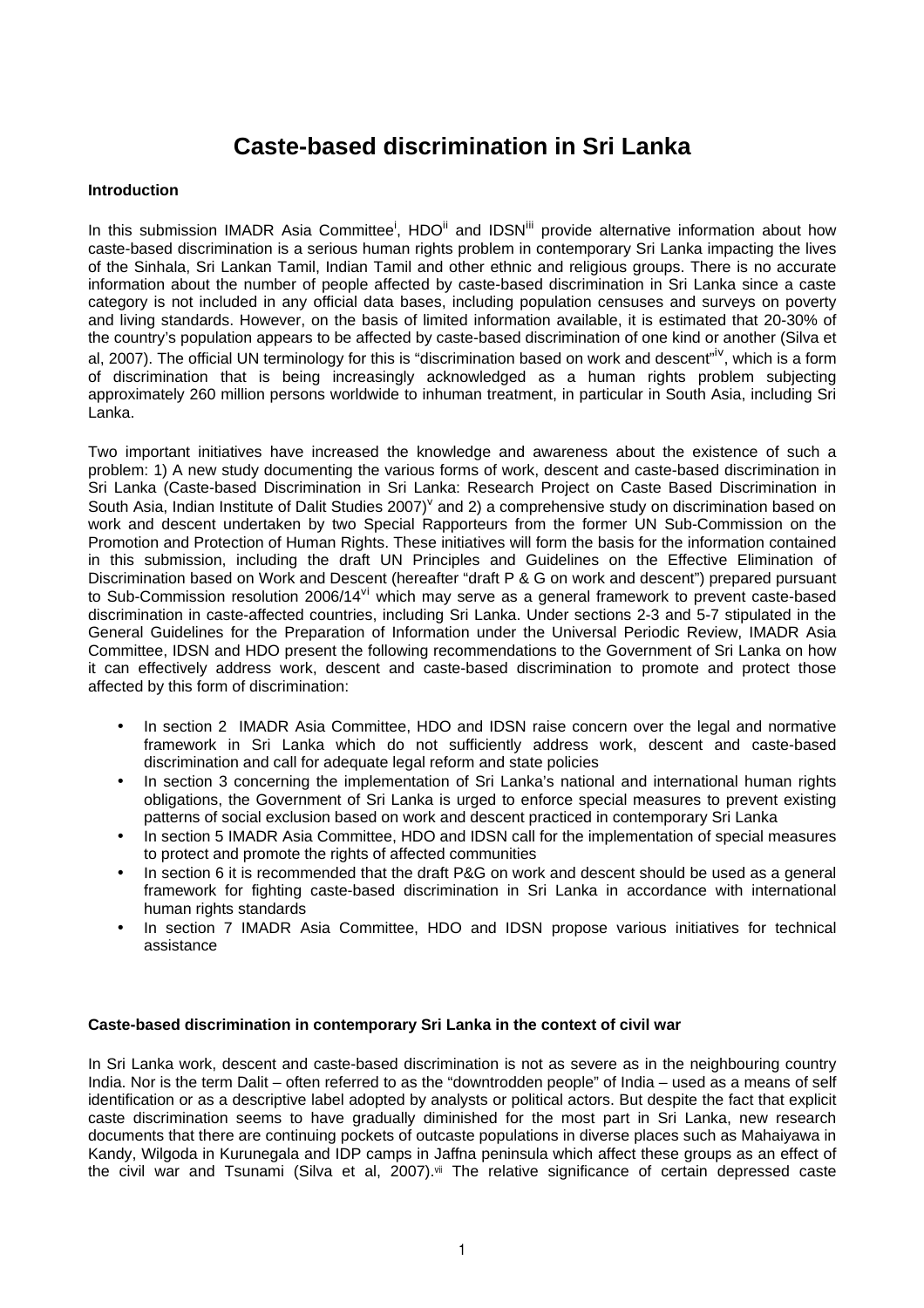communities in internally displaced persons (IDP) camps in Jaffna suggests that caste discrimination is by no means a dead issue in contemporary Sri Lanka.

Unlike the Hindu caste system founded on religiously inscribed notions of purity and pollution, the caste systems in Sri Lanka have relied more on a kind of secular ranking upheld by the state, land ownership and tenure, religious organizations and rituals and firmly-rooted notions of inherent superiority and inferiority. Much of the official backing of the caste systems has gradually eroded, and instead the state has increasingly turned a blind eye towards caste since the latter part of colonial rule. Moreover, the Liberation Tigers of Tamil Eelam (LTTE), that has established military control over pockets of northeast Sri Lanka, has imposed a ban and a kind of censorship on the caste system identifying it as an obstacle to the unified Tamil ethnic homeland it seeks to establish in the relevant parts of Sri Lanka. These developments have made caste very much a hidden entity not openly addressed by society, policy and social analysis. This has however not eliminated caste discrimination altogether. Rather caste discrimination has become underground, surreptitious and socially explosive in some instances.

In Sri Lanka, at least three separate caste systems coexist and interact with each other and with Hindu caste systems in India: the Sinhala, Sri Lanka Tamil and Indian Tamil caste systems.<sup>vii</sup> Although there is no uniform practise of "untouchability", caste-based discrimination is found in varying degrees in all three caste systems. The caste system in Jaffna was traditionally the most rigid one with clearly defined patterns of inequality, discrimination and social rejection. The Sinhala caste system also has some notions of social outcasting, but the numbers of people and communities involved are dispersed and often invisible. Among the Indian Tamil plantation workers a vast majority of people is selectively drawn from some of the so-called "lowest" and most impoverished caste groups in South India. In this community caste discrimination has been infused into the plantation system and the social system involving gross exploitation of labour. The socially excluded communities of urban sanitary/health workers have been enforced through the Municipal / Urban Council administration established in the colonial era, once again using the model of the Hindu caste system.

The civil war in Northeast Sri Lanka that began in the 1980s has had multiple impacts on the Tamil caste system in general and caste-based discrimination in particular in Jaffna. Underprivileged caste groups such as Panchmar in Jaffna society are often the hardest hit by civil war and natural disasters like tsunami. Due to a unified ethnic consciousness among all groups of Tamils irrespective of caste and disregard for caste in mobilization and training of LTTE troops and campaigns including an explicit ban on caste, caste hierarchy has ceased to be a powerful force in Jaffna society. There is, however, lack of evidence as to how far these developments have led to actual disregard of caste in the minds of people and in practices such as marriage, rituals and permanent social unions as the social and political pressures to be silent with regards to caste and to sweep it under the carpet make it difficult to undertake any empirical research on it.<sup>ix</sup> While many of the explicit forms of caste discrimination have disappeared since the outbreak of the civil war, many of the IDPs remaining in camps in Jaffna are of Panchamar background. This is a consequence of a combination of factors, including, lack of alternative housing, deep-rooted poverty, lack of social capital, exclusion from the local land market and security and welfare considerations of the affected people.<sup>x</sup>

#### **2. Sri Lanka's normative and institutional framework for the promotion and protection of human rights**

The Constitution of Sri Lanka (1978) prohibits discrimination against persons by reason of his/her caste, work or descent to any disadvantage with regard to access to shops, public restaurants, and places of public worship of his/her own religion in Article 12 (2). Recognizing that social disadvantages were imposed on people based on birth or the work they perform, the Prevention of Social Disabilities Act was passed in 1957. The Act made it an offence for any person to discriminate against another on the ground of his/her caste in the matter of access to shops, public eating houses and hostels, public wells, hairdressing salons, laundries, cemeteries, places of worship, or for purposes of education and employment. In 1971 the Act was amended to strengthen its priorities and to impose heavier punishment. Initially there were some prosecutions in the Northern part of Sri Lanka, but there was a tendency for the police not to take action against violations<sup>xi</sup> and it is said to have had limited impact in terms of safeguarding the rights of depressed caste communities.<sup>xii</sup>

With regards to the normative framework, there is more or less complete silence about caste on the part of the state, political parties and even among civil society organizations according to the aforementioned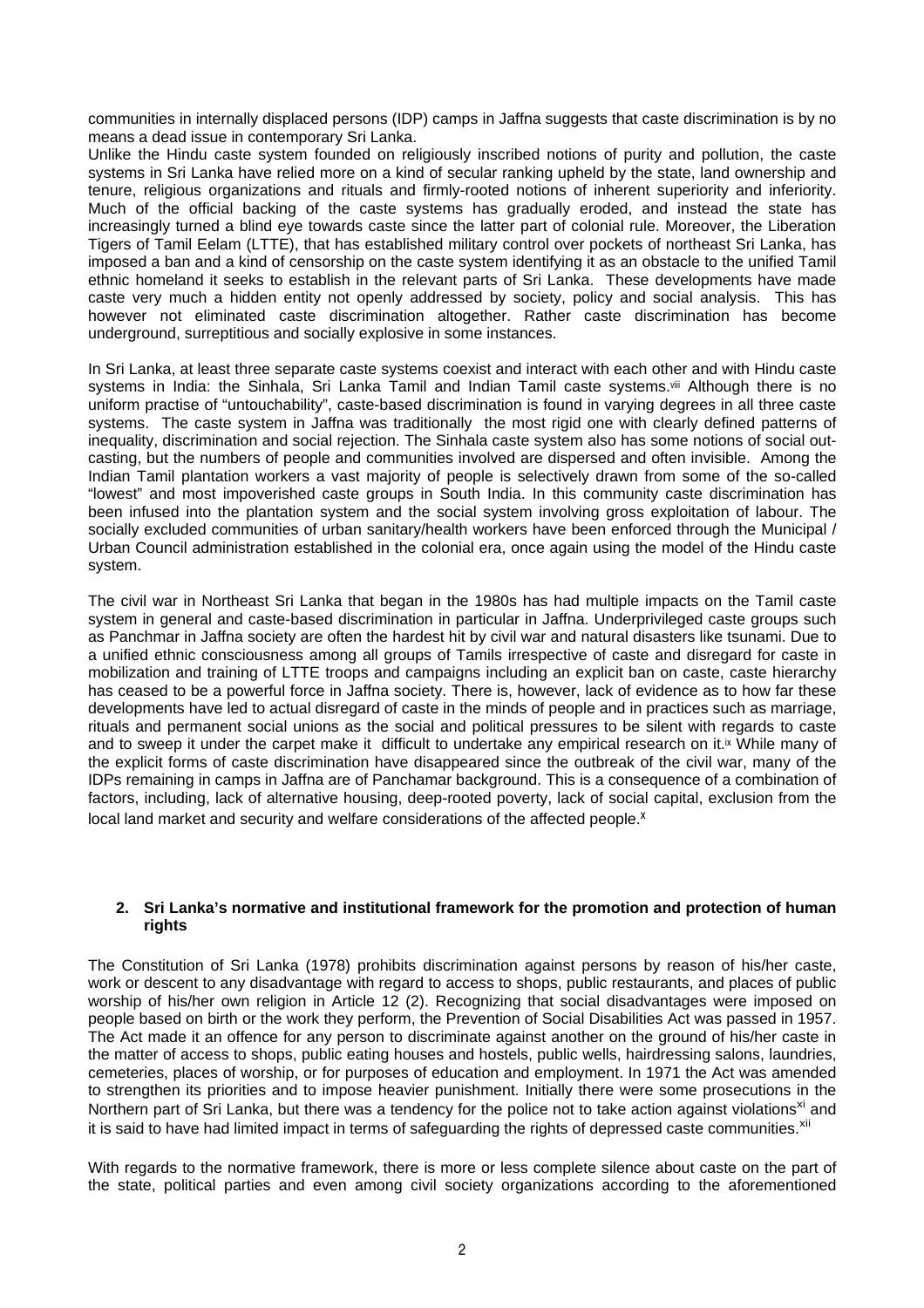research report. While caste-based discrimination may be considered mild in Sri Lanka, it is for the most part not recognized and addressed as a problem by the victims or by the society at large. Moreover, the rise of ethnic nationalism in Sri Lanka in recent decades has served to further sideline and silence caste issues. Caste is a tabooed subject in contemporary Sri Lanka, and state policies along with human rights discourse rarely address the it.<sup>xiii</sup> Only a few civil society organizations appear to be sensitive and concerned about the issue of work, descent and caste based discrimination.<sup>xiv</sup> This makes it extremely difficult to collect reliable information about all aspects of caste including discrimination and social rejection.

#### **Recommendation no. 1**

- The Government of Sri Lanka must seek to identify, organize and empower victims of caste-based discrimination in the same way they are dealing with other forms of inequality such as gender, social class and ethnicity. Human right instruments, international conventions and universal coverage policies of the Sri Lanka state must be more explicitly used and extended where necessary in order to address the hidden as well as explicit dimensions of social inequality in Sri Lanka.
- The Government of Sri Lanka should effectively implement constitutional legislative and administrative measures prohibiting caste-based discrimination with the involvement of affected communities in the implementation phase.

#### **3. Implementation of Sri Lanka's national and international human rights obligations and commitments**

At the national level, special measures are needed to promote the human rights of those affected by work, descent and caste-based discrimination, including affirmative action provisions for unprivileged groups in Sri Lanka. These include sanitary workers, plantation workers, and panchamars in the North who do not have adequate access to justice and land rights. Nor do they have adequate opportunities for social and political integration, education and employment opportunities. There is considerable resistance against any form of reservation policy favouring the traditionally underprivileged groups in contemporary Sri Lanka. Such a policy may also not be in agreement with universal coverage policies in education, health and other social services followed in Sri Lanka and there is also a strong view in the country that any kind of reservation policy will revive unnecessary caste consciousness and related conflicts in a country already divided along ethnic lines. Nevertheless, underprivileged groups must be ensured better access to resources and be provided with additional measures, where general measures do not effectively address the situation of these groups. The taking of "special and concrete measures to ensure the adequate development and protection" of marginalized groups is one that is mandated by Article 2(2) of the International Convention on the Elimination of Racial Discrimination (ICERD) and is encompassed by the international obligation to ensure substantive equality. $x$  International human rights treaty monitoring bodies state that formal equality alone – such as Sri Lanka's universal policies - is sometimes insufficient for a state to achieve its affirmative obligation to achieve substantive equality, and this will sometimes require redistribution of resources and power.xvi

Human right instruments, international conventions and universal coverage policies of the Sri Lanka State must be more explicitly used and extended where necessary in order to address the hidden as well as explicit dimensions of social inequality in Sri Lanka. At the international level, the Government of Sri Lanka is bound by a number of international treaties prohibiting work, descent and caste-based discrimination including the International Convention on the Elimination of Racial Discrimination (ICERD). In 1996 CERD made its first reference to caste-based discrimination stating that the term 'descent' mentioned in article 1 of the Convention does not solely refer to race but also to caste and analogous systems of inherited status. In CERD General Recommendation No. XXIX the Committee affirmed that this form of discrimination falls within the scope of 'descent-based discrimination' in the Convention.<sup>xvii</sup> The Government of Sri Lanka should follow and effectively enforce its legal provisions at the domestic level in compliance with the general and special measures contained in CERD General Recommendation no. XXIX in its national policy framework.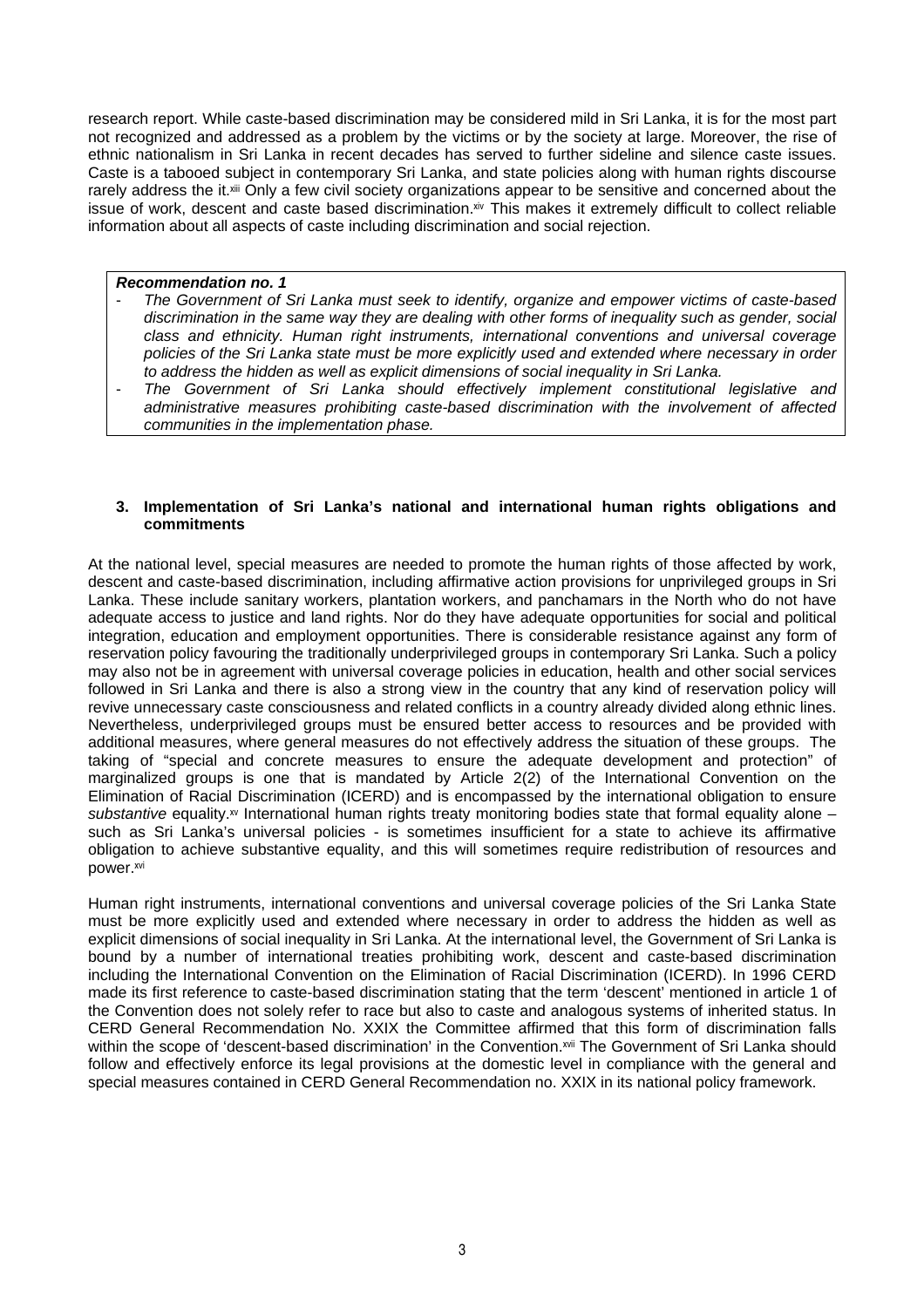#### **Recommendation no. 2**

- The Government of Sri Lanka should revise and implement the legal framework to have effective national remedies in place addressing contemporary social issues, ensuring prohibition of practices of discrimination in both public and private places, and overcoming other limitations in the existing legislation.
- At national level the Government of Sri Lanka should introduce special measures to prevent existing patterns of social exclusion practiced in Sri Lanka to remove barriers to members of affected communities, including segregation of community habitat.
- At the international level the Government of Sri Lanka should follow its international human rights obligations (especially under ICERD and General Recommendation no. XXIX) and report on measures and progress to the UN treaty bodies on a regular basis. Sri Lanka is yet to undergo a full scale review of its human rights record in relation to caste-based discrimination.

#### **5. Achievements, best practices, challenges and constraints in eliminating caste discrimination in Sri Lanka**

**Welfare state policies:** The welfare state policies of the Sri Lankan state from 1930s onwards have assumed that universal coverage in providing free education, free health care and subsidized food rations will serve all deserving communities irrespective of caste, ethnicity, religion and gender. The Government has thus showed a considerable resistance against any form of reservation policy favoring the traditionally underprivileged caste groups in contemporary Sri Lanka. Consequently, no reservations of any kind have been introduced by the state in order to address hereditary disadvantages of deprived caste groups. Although such a policy may not be in agreement with universal welfare policies, there is a need for special measures to protect and promote the rights of underprivileged caste groups by policy makers and development actors in government and civil society organizations. For instance, the problems faced by Panchamar IDPs in welfare centres on the Jaffna peninsula, the social and economic backwardness of many Urban / Municipal Sanitary Workers and their families in urban centres, plantation workers and the poverty and social exclusion of caste groups like Rodiyas and Kinnaras in Sinhala society display such a need.<sup>xviii</sup> Special efforts are needed to expand educational facilities serving the underprivileged groups, prevent existing patterns of social exclusion practiced in some social institutions by some of the urban schools.

**Gender discrimination:** Women may be seen as a especially vulnerable group with ethnic, caste, class and gender discriminations simultaneously impacting on them. XIX Unemployment rates are particularly high among women and some have responded to this situation by joining the stream of migration to the Middle East. Women in IDP communities too have shown remarkable ingenuity and resilience in dealing with their difficult circumstances complicated by war, repeated displacements and loss of family members due to war and related disasters.

**Denial of caste discrimination:** The absence of a common name referring to all disadvantaged so-called low caste communities across the ethnic divide may be one obstacle to the development of a common identity and interaction among the affected people in different ethnic communities. In most instances the remaining depressed caste communities tend to deny, ignore and sweep under the carpet the problems they face rather than recognizing them and dealing with them in an open manner. Strategies such as overseas migration, migration to cities or new settlements within Sri Lanka, giving up caste occupations and name change for the purpose of denying outcaste status are pursued at the individual and household level, as opposed to state level, in order to evade hereditary caste discrimination in selected communities. XX

#### **Recommendation no. 3**

Special measures are needed to protect and promote the rights of affected communities; problems are caused not by universal coverage policies themselves but discriminations at the point of delivery of services. As the existing policy framework and legal measures are not adequate to tackle any discrimination based on work and descent at the point of delivery of services, the Government of Sri Lanka must provide such a service to meet the needs of disadvantaged groups and take affirmative action to make such improvements a reality for affected communities.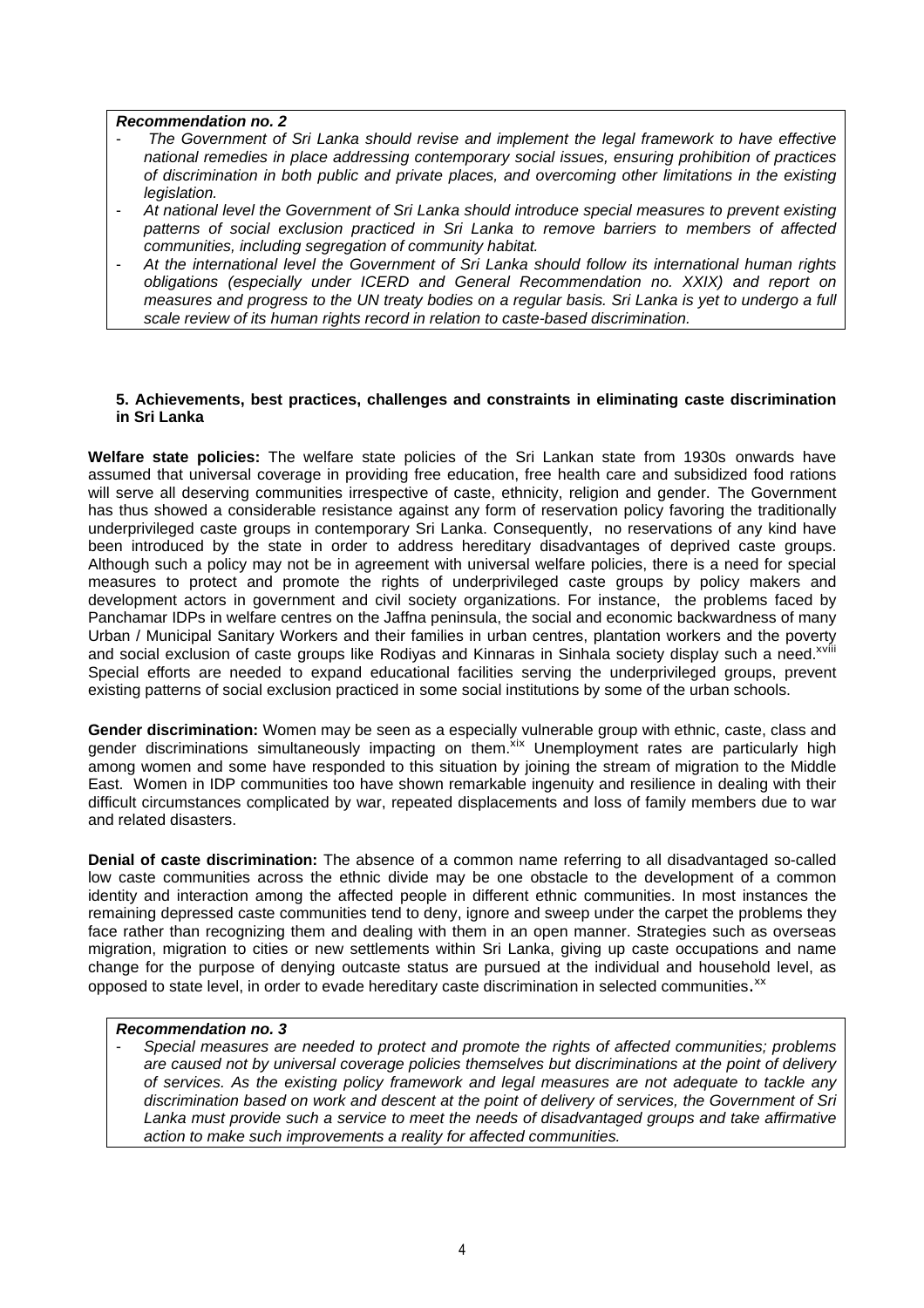#### **6. Key national priorities to improve the human rights situation of affected groups in Sri Lanka**

The key national priorities to improve the situation of affected groups like Sanitary Workers, Panchamars, Potters in villages in Sri Lanka should seek guidance from the international framework established in the draft UN principles and guidelines on discrimination based on work and descent as referred to above. The draft P&G serve as a guiding framework prescribing general and specific measures for the effective elimination of such form of discrimination by caste-affected governments and other relevant actors such as UN agencies, national human rights institutions and civil society. In UN terminology discrimination based on work and descent is defined as "any distinction, exclusion, restriction, or preference based on inherited status such as caste […] that has the purpose or effect of nullifying or impairing the recognition, enjoyment, or exercise of human rights and fundamental freedoms in the political, economic, social, cultural, or any other field of public life.

The draft P&G underline that discrimination based on work and descent is a form of discrimination prohibited by international human rights law.xxi As an overarching principle the draft P&G establish that all states, including Sri Lanka, have a duty to make sincere efforts to dispel the prejudicial beliefs that constitute, support and reinforce discrimination based on work and descent, including notions of "untouchability", pollution and caste superiority or inferiority, as well as to prevent actions taken on the basis of such beliefs. The principles and quidelines suggest the specific measures to be implemented for the effective elimination of this form of discrimination, including all necessary legislative, administrative, budgetary and judicial measures and appropriate forms of affirmative action and public education programmes to prevent, prohibit and provide redress for discrimination based on work and descent in both public and private spheres; and ensure that such measures are respected and implemented by all State authorities at all levels.<sup>xxii</sup>

#### **Recommendation no. 4**

The draft P&G should serve as a quiding framework for the consideration of effective measures to be taken by the Government of Sri Lanka in the fulfillment of its international human rights obligations.

#### **7. Capacity-building and technical assistance through bilateral, regional and international cooperation in Sri Lanka**

The following initiatives are recommended to effectively eliminate work and decent based discrimination, i.e. caste-based discrimination in Sri Lanka:

- Technical support and assistance, involving UN experts and international institutions of expertise, to identify suitable legal reform, policies and programmes to tackle discrimination based on caste, work and descent.
- Technical and institutional support to establishing transparent and accountable monitoring mechanisms on the implementation of anti-discrimination and affirmative action legislation;
- Technical and capacity building support to a nation-wide programmes addressing specific target groups as well as the public in general
- Technical support to strengthen the National Human Rights Commission for the effective monitoring of human rights violations against vulnerable groups;
- Technical support for development of guidelines for planning and implementation of development planning and budgeting with a view to secure those affected by caste, work and descent base discrimination to implement their social, political and cultural rights are reflected in planning and reporting for Millennium Development Goals and other national plans for achievement of development goals across the socio-economic and cultural rights spectrum.
- Initiate research on caste-based discrimination and its impact on poverty and social conflict, caste and human right violations and the impact of economic liberalization on patterns of caste inequalities.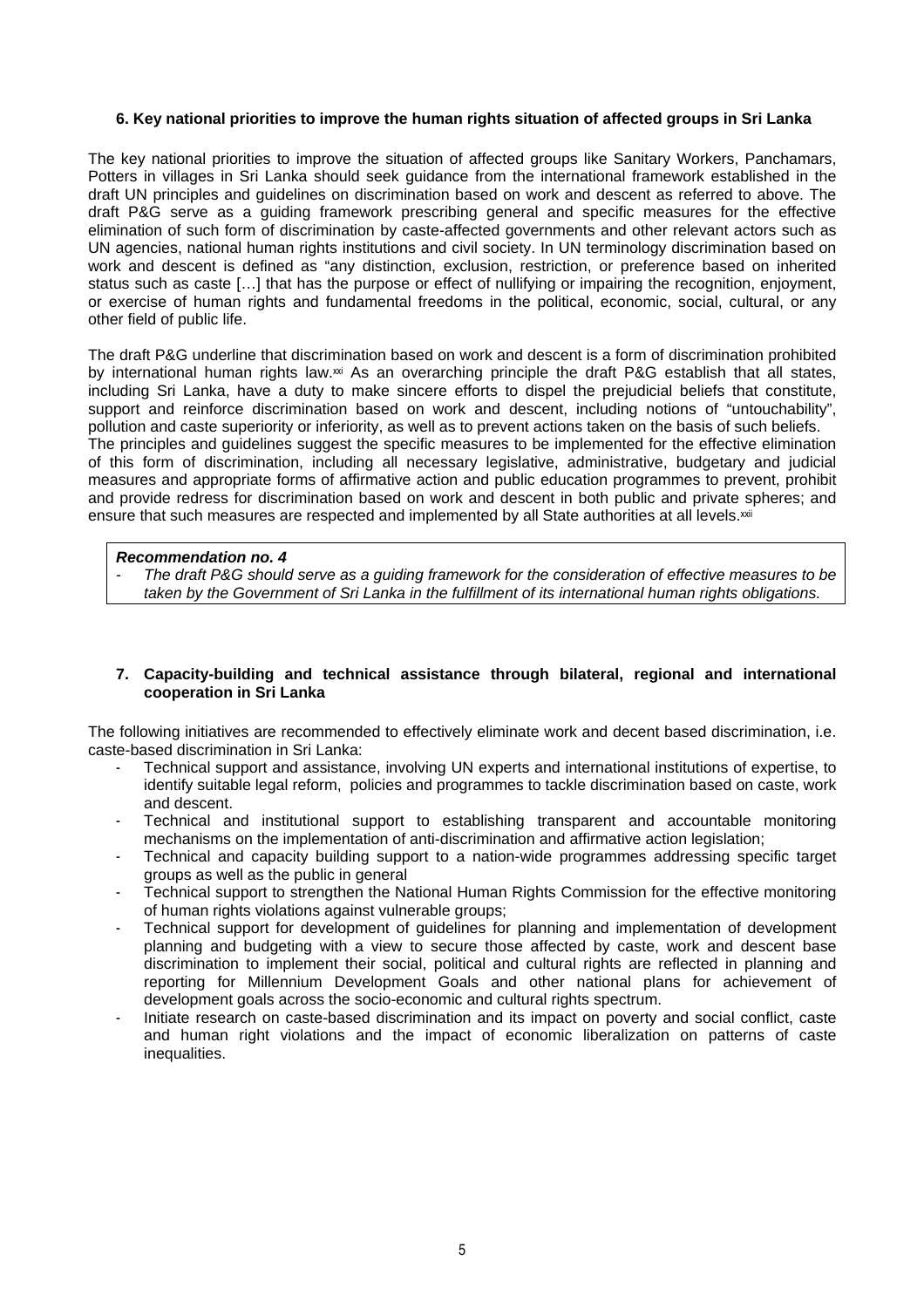### **Annex 1: List of references**

#### **1. Human rights reports**

- Caste-based discrimination in Sri Lanka: Research Project on Caste Based Discrimination in South Asia, Indian Institute of Dalit Studies (2007)
- "Making things worse" commissioned by the Dalit Network Netherlands (2007): http://www.ohchr.org/english/bodies/cerd/docs/ngos/tsunami\_report.pdf

#### **2. International legal standards**

#### 2.1. International treaties

- 2.1.1. International Convention on the Elimination of Racial Discrimination CERD General Recommendation no. XXIX
- 2.1.2. International Convention on the Elimination of All Forms of Discrimination against Women
- 2.1.3. International Covenant on Civil and Political Rights 1966 and its optional protocols
- 2.1.4. International Covenant on Economic, Social and Cultural Rights
- 2.1.5. Convention against Torture and Other Cruel, Inhuman or Degrading Treatment
- 2.1.6. Convention on the Rights of the Child 1989 and its optional protocols
- 2.2. UN Commission on Human Rights and the Sub-Commission on the Protection and Promotion of Human Rights
- 2.2.1. UN draft principles & guidelines on discrimination based on work and descent
- 2.2.2. Sub-Commission resolution 2006/14: Discrimination based on work and descent
- 2.2.3. Commission on Human Rights resolution 2005/109: Discrimination based on work and descent
- 2.2.4. Sub-Commission resolution 2005/22: Discrimination based on work and descent
- 2.2.5. Sub-Commission resolution 2004/17: Discrimination based on work and descent
- 2.2.6. Prevention of discrimination and protection of indigenous peoples: Working paper by Mr. Goonesekere on the topic of discrimination based on work and descent, submitted pursuant to Sub-Commission resolution 2000/4
- 2.3. ILO standards

Forced Labour Convention, 1930 (No. 29); Forced Labour (Indirect Compulsion) Recommendation, 1930 (No. 35); Abolition of Forced Labour Convention, 1957 (No. 105); Discrimination (Employment and Occupation) Convention, 1958 (No. 111); Discrimination (Employment and Occupation) Recommendation, 1958 (No. 111); Worst Forms of Child Labour Convention, 1999 (No. 182); Worst Forms of Child Labour Recommendation,1999 (No. 190)

ILO Global Report 2007: Discrimination at Work in Asia http://www.ilo.org/dyn/declaris/DECLARATIONWEB.DOWNLOAD\_BLOB?Var\_DocumentID=6815